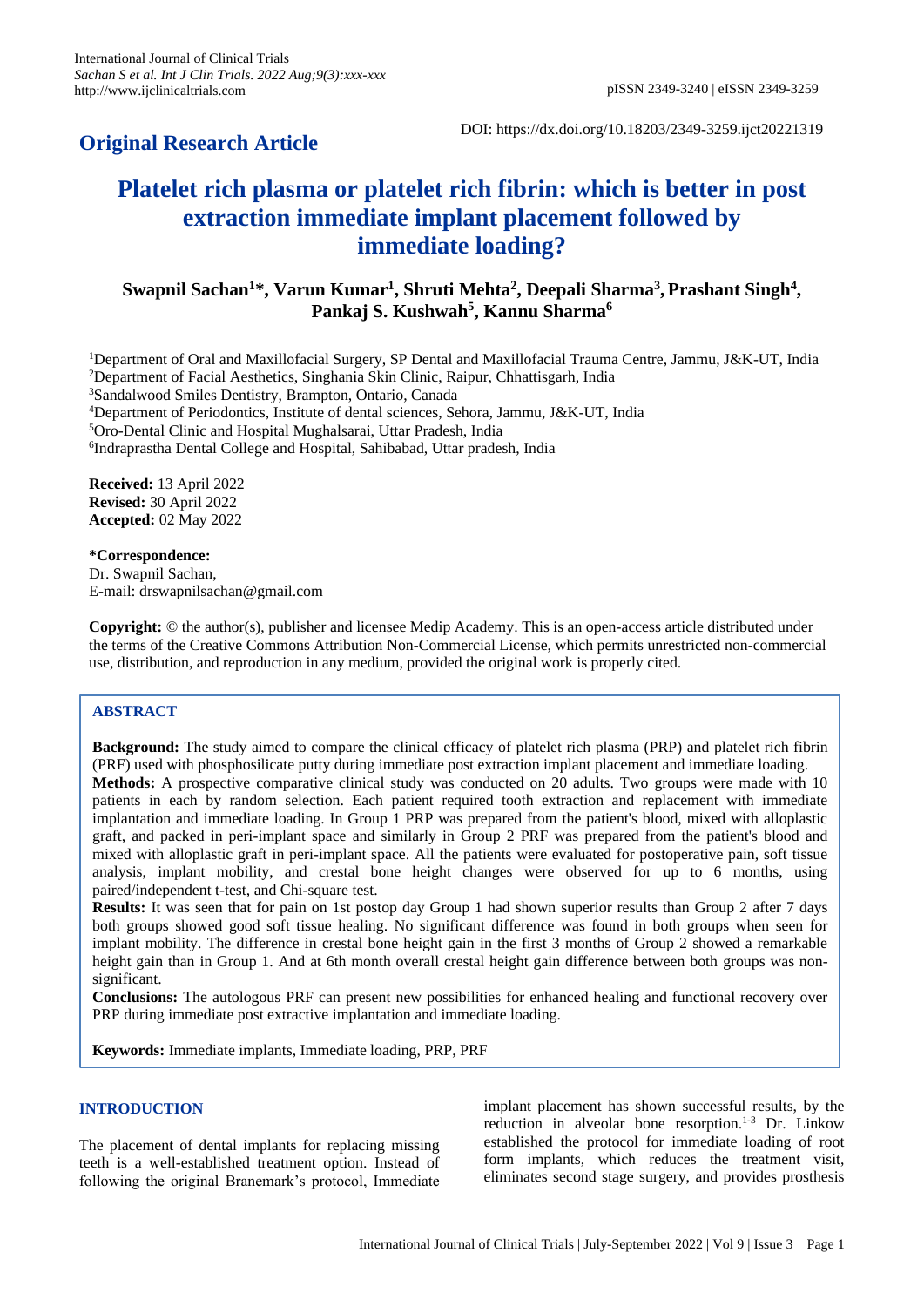immediately for the patient's aesthetic, and psychological well-being.<sup>4</sup>

Primary implant stability is an important factor in achieving predictable treatment outcomes in early/immediate loading protocols. So, Insertion torque values more than 35 N-cm and ISQ value more than 65 have been chosen as thresholds for immediate nonfunctional loading.<sup>5-7</sup>

The mainstay of the success of the procedure depends on the peri-implant bone remodelling. Platelet concentrates are being continually used for early bone and soft tissue healing, most commonly used are PRP and relatively newer PRF. Platelets release substances that promote tissue repair and influence the reactivity of vascular and other blood cells in angiogenesis in the time required for implant stabilization.<sup>8</sup>

Soft tissue healing is also substantially improved through the application of PRP, by increasing collagen content and regulating key cellular processes, such as mitosis, cell differentiation, and metabolism.<sup>9</sup>

Platelet-rich plasma (PRP) is an autologous concentrate of platelets suspended in plasma. It is a proven source of growth factors such as platelet-derived growth factors (PDGFs) and transforming growth factor-beta 1 and 2; vascular endothelial growth factors positively influence the repair and regeneration of tissues. By combining calcium chloride and thrombin with PRP, PRP releases these growth factors. PRP gel also contains a native concentration of fibrinogen. As a result of its fibrin content, PRP gel help to stabilize the clot thereby favouring regeneration of the osseous defects particularly in the early stage.<sup>10</sup>

Numerous reports have claimed promising results with platelet-rich plasma while others support the use of platelet-rich fibrin.6,10,11

PRF has a dense fibrin network with leukocytes, cytokines, structural glycoproteins, and also growth factors. Concentrated leukocytes in the PRF scaffold play an important role in growth factor release, immune regulation, anti-infectious activities, and matrix remodelling during wound healing. The slow polymerization mode of PRF and cicatricial capacity creates a physiologic architecture favourable for wound healing. Yelamali and Saikrishna found better and faster wound healing and bone formation with PRF and also stated preparation of PRF is simpler than PRP.<sup>12</sup>

Since there haven't been records for any study in which researchers have compared the efficacy of PRP and PRF in immediate implant placement followed by immediate loading.

So, we decided to conduct a comparative study on immediate implant placement followed by immediate loading with calcium and phosphosilicate alloplastic graft (Novabone) with either platelet-rich plasma (PRP) or platelet-rich fibrin (PRF).

# **METHODS**

A prospective comparative clinical study was performed on 20 patients (12 females and 8 males) of age between 18 to 38 years, requiring extraction with permanent tooth replacement employing immediate implantation followed by immediate loading in the Department of Oral and Maxillofacial surgery of DJ College of Dental Sciences and Research, Modinagar, Uttar Pradesh from August 2014 to September 2016. Ethical clearance was taken from the institutional ethical board. 20 patients were selected who met the inclusion and exclusion criteria. Written informed consent was obtained from all the selected patients in the prescribed format

# *Inclusion criteria*

Patient requiring immediate replacement of tooth due to untreatable carious lesion, endodontic treatment failure, tooth fracture; patients with ASA class I and ASA class II status; adequate distance between the apex of the socket and the associated vital structures; patients with proper oral hygiene.

# *Exclusion criteria*

Patients with any debilitating systemic disorders, uncontrolled diabetes, immuno-compromised patients, patients on bisphosphonate therapy; parafunctional habits; presence of pathologic lesion at the apex or furcation area; acute dentoalveolar infection (with purulent discharge or fistula formation); chronic smokers.

A total of 20 patients were selected and were randomly assigned to 2 groups.

# *Group 1*

10 implants were placed in a fresh extraction socket along with platelet rich plasma and phosphosilicate Putty graft followed by immediate loading.

# *Group 2*

10 implants were placed in a fresh extraction socket along with platelet rich fibrin and phosphosilicate Putty graft followed by immediate loading.

After proper clinical examination, the impression of the patient mouth was made using alginate impression material; a cast was poured and the Patient's occlusion was determined both clinically and on the cast. Intraoral periapical radiographs with grid were taken pre operatively (Figure 1g and 2g) and post-operatively using the long cone paralleling technique in all the cases with radiographic safety precautions.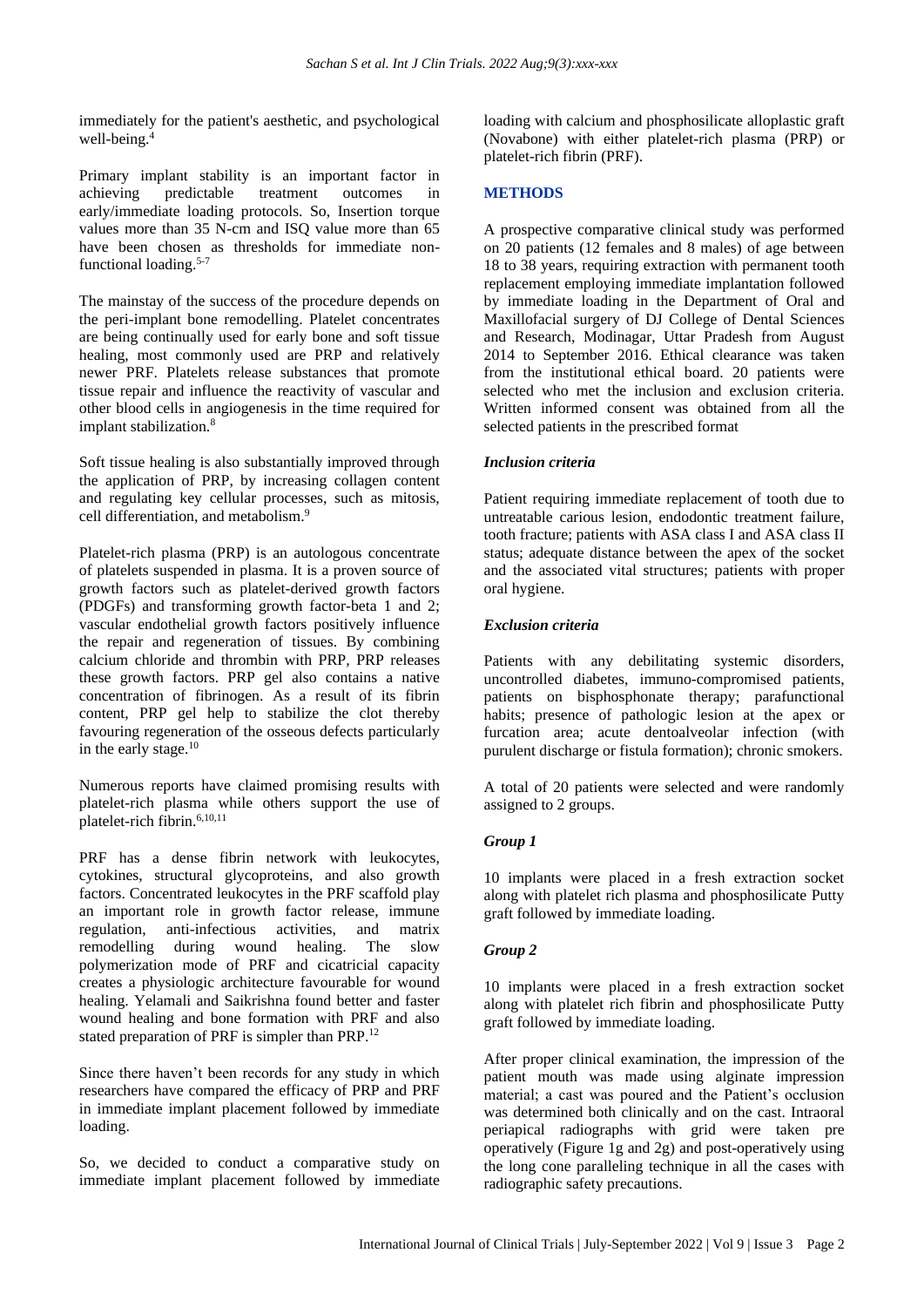All the patients were operated on under aseptic conditions using sterile instruments and drapes. 2% lignocaine with adrenaline local anaesthetic was used in all cases. Before surgery patient's mouth was rinsed using 2% chlorhexidine mouthwash. The flap was raised using molt number 9 periosteal elevator on the buccal and palatal side then atraumatic extraction was carried out using luxators. The socket was thoroughly irrigated using normal saline. Using the depth gauge the length of the socket was measured. Then using sequential drilling along with a copious amount of cold saline irrigation the site was prepared less than the diameter of the implant selected and also vertical drilling was done so at least 2 mm of the bone could be engaged by the implant apex. Then selected implant was placed into the prepared site and tightened. After getting sufficient torque cover screw is placed (Figure 1b and 2b), a resonance frequency analyser transducer was tightened and the ISQ value was recorded.

# *Preparation of platelet rich plasma for Group 1*

20 ml of venous blood from the antecubital region was withdrawn and transferred to a vacutainer containing citrate dextrose, centrifuge the blood using a 'soft' spin. 2000 rpm for 10 minutes, then transfer the supernatant plasma containing platelets into another sterile tube (without anticoagulant). Centrifuge tube at a higher speed (a hard spin) to obtain a platelet concentrate. 3000 rpm for 10 minutes according to Jo et al.<sup>13</sup> The lower  $1/3$ rd is PRP and the upper 2/3rd is platelet-poor plasma (PPP). At the bottom of the tube, platelet pellets are formed. Remove PPP and suspend the platelet pellets in a minimum quantity of plasma (2-4 ml) by gently shaking the tube. Then we added 10% calcium chloride [1 ml of NELCIUM  $10\%$  CaCl<sub>2</sub> to prep and let it settle for 2-3 mins. Then the graft is mixed with PRP in a petri dish. (Figure 1c)

# *Preparation of platelet rich fibrin for Group 2*

10 ml venous blood was withdrawn from the antecubital region and blood is collected in the glass tube without any anticoagulants in it, Blood is centrifuged at 3000 rpm for 10 mins in a tabletop centrifuge, PRF is removed from the tube using sterile tweezers and separated from the RBC base using scissors, Each PRF clot started to release clot exudate and was ready for compression into the membrane. Then using 2 glass slabs PRF is made into a membrane by keeping glass slabs one over another with PRF in between (Figure 2c). Then a small amount of PRF membrane is cut into small pieces and mixed with the graft in a petri dish and the rest of the membrane is placed surrounding the implant and rest of the graft.

In each patient, a mixed graft was compressed along the sides of the implant in the bony socket using a graft carrier and probe and then the cover screw is replaced by an abutment to achieve proper aesthetics and function abutment was being trimmed, then buccal and palatal flaps were approximated and sutured using 3-0 silk. Then again, an impression was made using additional silicone putty and poured using dental stone and immediate postop grid intraoral periapical radiographs were taken.

Finally, a non-functional acrylic temporization was formed over the cast and the crown was fixed over the abutment using luting type Glass ionomer cement within 24 hours of implant placement in a fresh extraction socket. (Figure 1f and 2f)

Patients were prescribed amoxycillin 500 mg TID for 7 days. Suture removal was done after 7 days.

The follow-up period was 1st postoperative day, 7th day, 1 month, 3 months, 6 months post-op after implant placement during which patients have prospectively evaluated for the following parameters clinically: presence of any signs of pain, swelling, wound dehiscence, and infection; implant mobility. Radiographically with grid intra-oral periapical radiograph using long cone paralleling technique vertical bone measurements from the mesial and distal shoulder of the implant to the first bone-implant contact level in an axis parallel to implant (IS-BIC) were recorded, that reflected the crestal bone level changes around the implant; as well as using resonance frequency analyser (at immediate post-op and after 6 months) for determining the implant stability.

# *Statistical analysis*

The data for the present study was entered in microsoft excel 2007 and analyzed using Statistical package for social sciences (SPSS) Statistical software 19.0 version. The descriptive statistics included mean and standard deviation. The intragroup comparison for different time interval was done using paired t-test to find the difference between individual time intervals. Level of significance for present study was fixed at 5%. The intergroup comparison for the difference of mean scores between two independent groups was done using paired/independent t-test, and Chi-square test.

#### **RESULTS**

A total of 20 patients were included in our and were assigned into two groups equally, Group 1 and Group 2. In Group 1 platelet rich plasma was used as an adjunct and in Group 2 platelet rich fibrin as an adjunct to synthetic bioactive glass graft placed in peri-implant space during immediate implant placement in fresh extraction socket followed by immediate loading.

The comparison of pain scores reported by patients in either group postoperatively, between the two groups on 1st postoperative day and the 7th day, and readings were recorded for post-op evaluation of pain due to any soft tissue and hard tissue infection afterward for 1st month,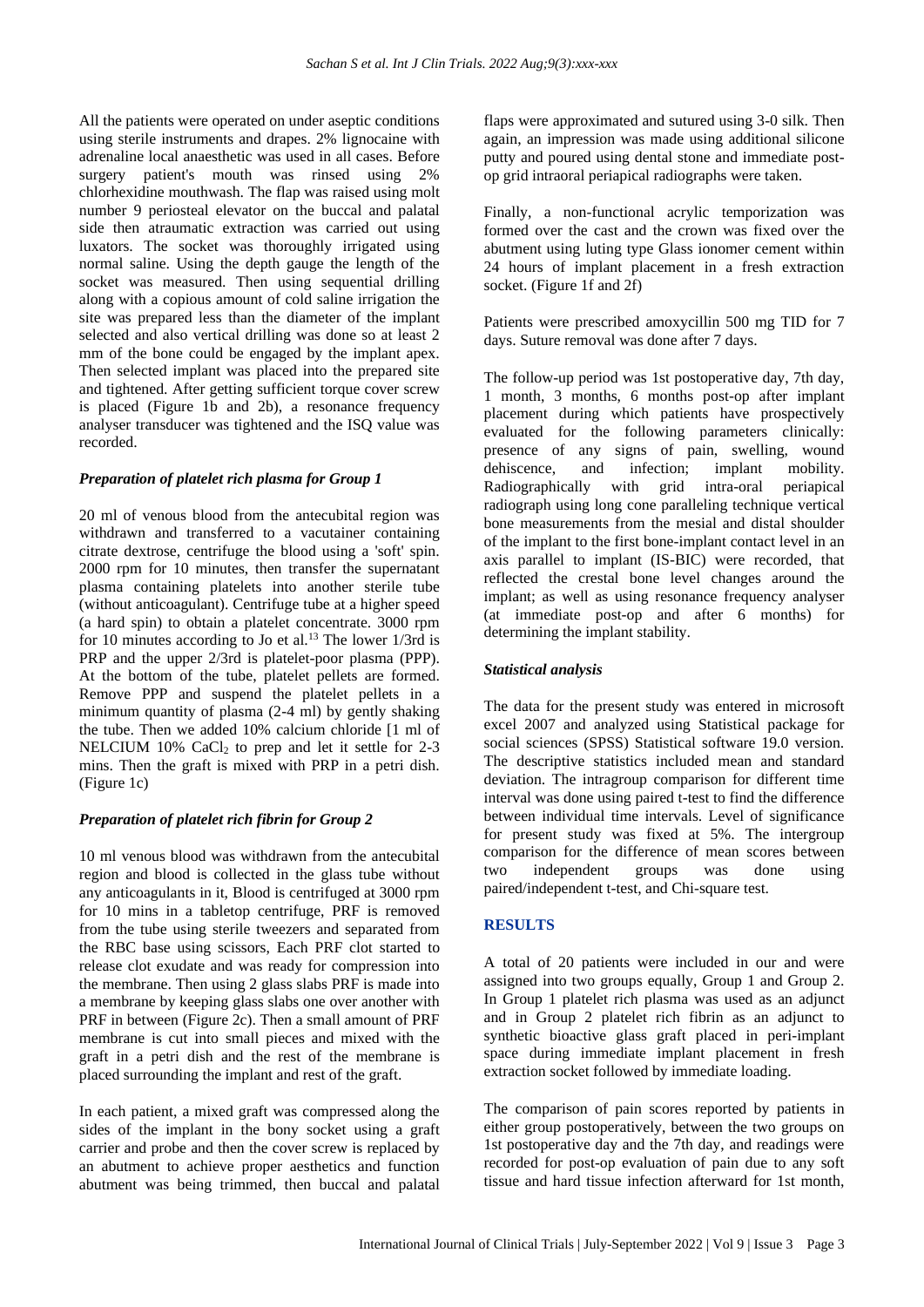3rd month and 6th months. On the first postoperative day, Group 2  $(1.50\pm0.70)$  reported higher pain values than group 1  $(1.40\pm0.51)$  which was statistically significant, p=0.722. No pain was reported on the 7th postoperative day, 1st month, 3rd month, and 6th month in both the groups (Figure 3).

# **Table 1: Soft tissue analysis-gingival swelling.**

|             | Group I $(\% )$ |               | Group II $(\% )$ |               | Chi square value P value |                           |
|-------------|-----------------|---------------|------------------|---------------|--------------------------|---------------------------|
|             | <b>Present</b>  | <b>Absent</b> | <b>Present</b>   | <b>Absent</b> |                          |                           |
| 1st day     | 03(30)          | 07(70)        | 06(60)           | 04(40)        | 1.818                    | 0.034 (Significant)       |
| $7th$ day   | 00(00)          | 10(100)       | 00(00)           | 10(100)       | $\overline{\phantom{0}}$ | 1.000 (Non-significant)   |
| 1st month   | 00(00)          | 10 (100)      | 00(00)           | 10 (100)      | -                        | 1.000 (Non-significant)   |
| $3rd$ month | 00(00)          | 10(100)       | 00(00)           | 10(100)       | $\blacksquare$           | 1.000 (Non-significant)   |
| $6th$ month | 00(00)          | 10(100)       | 00(00)           | 10 (100)      | $\overline{\phantom{m}}$ | $1.000$ (Non-signifiacnt) |

# **Table 2: Soft tissue analysis- pain.**

|             | Group 1         | <b>Group II</b>  | <b>T</b> value | <b>P</b> value | <b>Significance</b> |
|-------------|-----------------|------------------|----------------|----------------|---------------------|
| Post op     | $0.30 \pm 0.48$ | $00.80 \pm 0.78$ | 1.709          | 0.105          | Non significant     |
| 1st month   | $00.00 + 0.00$  | $00.00 \pm 0.00$ |                | .000           | Non-significant     |
| $3rd$ month | $00.00+0.00$    | $00.00+0.00$     |                | .000.          | Non-significant     |
| $6th$ month | $00.00 + 0.00$  | $00.00 \pm 0.00$ |                | .000           | Non-significant     |

# **Table 3: Soft tissue analysis- wound dehiscence.**

|             | Group I $(\% )$ |          | Group II $(\% )$ |               | Chi square value         | P value                 |
|-------------|-----------------|----------|------------------|---------------|--------------------------|-------------------------|
|             | <b>Present</b>  | Absent   | <b>Present</b>   | <b>Absent</b> |                          |                         |
| 1st day     | 00(00)          | 10 (100) | 00(00)           | 10(100)       | $\overline{\phantom{a}}$ | 1.000 (Non-significant) |
| $7th$ day   | 00(00)          | 10(100)  | 00(00)           | 10(100)       | $\overline{\phantom{a}}$ | 1.000 (Non-significant) |
| 1st month   | 00(00)          | 10(100)  | 00(00)           | 10 (100)      | $\overline{\phantom{a}}$ | 1.000 (Non-significant) |
| $3rd$ month | 00(00)          | 10(100)  | 00(00)           | 10(100)       | $\overline{\phantom{a}}$ | 1.000 (Non-significant) |
| $6th$ month | 00(00)          | 10 (100) | 00(00)           | 10(100)       | $\blacksquare$           | 1.000 (Non-significant) |

# **Table 4: Comparison of crestal bone height changes between different time intervals (mean).**

|                               | <b>Group I</b>   | <b>Group II</b>  | <b>T</b> value | <b>P</b> value | <b>Significance</b> |
|-------------------------------|------------------|------------------|----------------|----------------|---------------------|
| Immediate post op-1 month     | $-0.10 \pm 1.71$ | $-1.51 \pm 1.95$ | 1.978          | 0.045          | Significant         |
| $1-3$ month                   | $-1.95+0.81$     | $-0.95 \pm 1.50$ | 2.206          | 0.040          | Significant         |
| $3-6$ month                   | $0.00 \pm 0.72$  | $0.10 \pm 0.96$  | 0.318          | 0.754          | Non-significant     |
| Post op-6 <sup>th</sup> month | $-2.06\pm0.76$   | $-2.56 \pm 0.66$ | 0.622          | 0.542          | Non-significant     |

The comparison of postoperative infection among 2 groups at different time intervals. On the 1st postoperative day, both groups displayed mild swelling and redness in associated regions in 50% of cases. None of the patients in both groups displayed any sign of purulent discharge, fever, or abscess throughout our study period. this implies the use of both PRP and PRF are equally effective in the reduction of postoperative inflammation (Figure 4).

The comparison of postoperative soft tissue analysis among two groups at different time intervals. On the 1st post-operative day Group 1 displayed mild inflammation in 50% of cases whereas in Group 2 70% of cases displayed mild inflammation, but statistically, the difference was insignificant. None of the patients in both groups displayed any sign of purulent discharge, fever, or abscess throughout our study period. this implies the use of both PRP and PRF are equally effective in the reduction of postoperative inflammation (Table 1-3).

The comparison of implant mobility in both the groups at different time intervals postoperatively 1st day, 7th day, 1st month, 3rd month, and 6th months. None of the implants were mobile in both the groups throughout our study period, representing no difference between Group 1 and Group 2 suggesting an equal effect of PRP and PRF on implant mobility.

The intergroup comparison of mean crestal bone height changes between 2 groups at different intervals of time post-operatively. Changes from immediate postoperative to 1st month  $(-1.51\pm1.95)$  values were compared showing a significant difference (p=0.045) between 2 groups suggesting more bone formation in Group 2 than Group 1 during 1st month. Crestal bone height gain was recorded between 1st month and 3rd month for Group 2 (-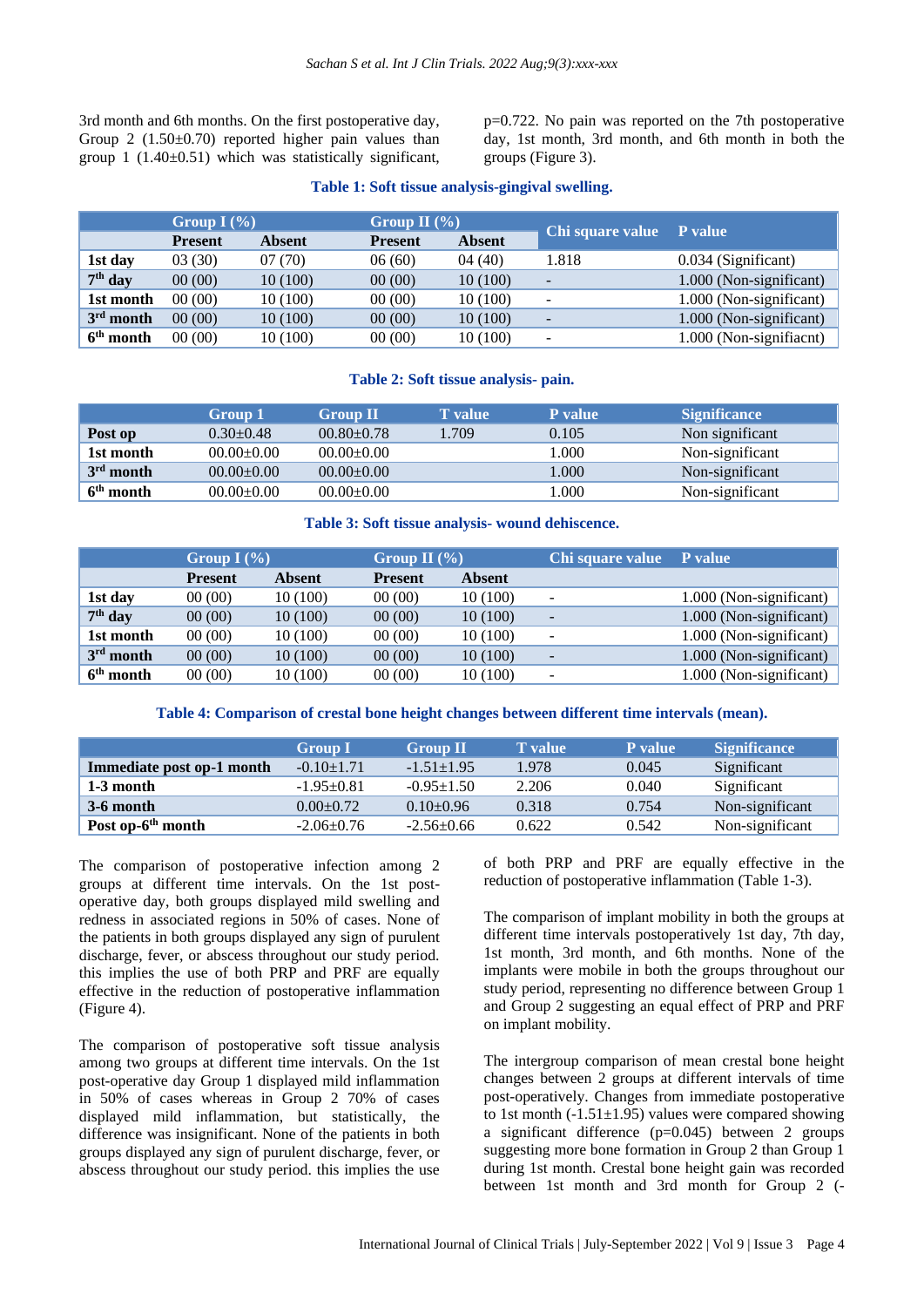0.95 $\pm$ 1.50) was more than Group 1 (-1.95 $\pm$ 0.81) showing a significant increase $(p=0.040)$  in crestal bone height in group 2. Crestal bone height difference between 3rd month and 6th month in both groups was statistically insignificant ( $p=0.754$ ). The overall crestal bone height gain compared between the 2 groups was non-significant (p=0.542) when calculated from the immediate postoperative day to the 6th month (Table 4, Figure 5).



**Figure 1: Steps followed for placement of implant in Group 1 (immediate implant placement in tooth #11) (a) atraumatic extraction, (b) implant placement after sequential drilling, (c) PRP mixed with phoshosilicate graft, (d) packing of graft in jump space, (e) abutment adjusted and placed and sutures placed, (f) non** 

**functional temporisation given, (g) preoperative grid radiograph, (h) 6th month post operative radiograph.**

Suggesting that more crestal bone height gain was seen in Group 2 than in Group 1 till the 3rd month.



**Figure 2: Steps followed for placement of implant in Group 2 (immediate implant placement in tooth #21) (a) atraumatic extraction, (b) implant placement after sequential drilling, (c) PRF compressed into membrane, (d) packing of graft in jump space, (e) abutment adjusted and placed and sutures placed, (f) non-functional temporisation given, (g) preoperative grid radiograph, (h) 6th month post operative radiograph.**



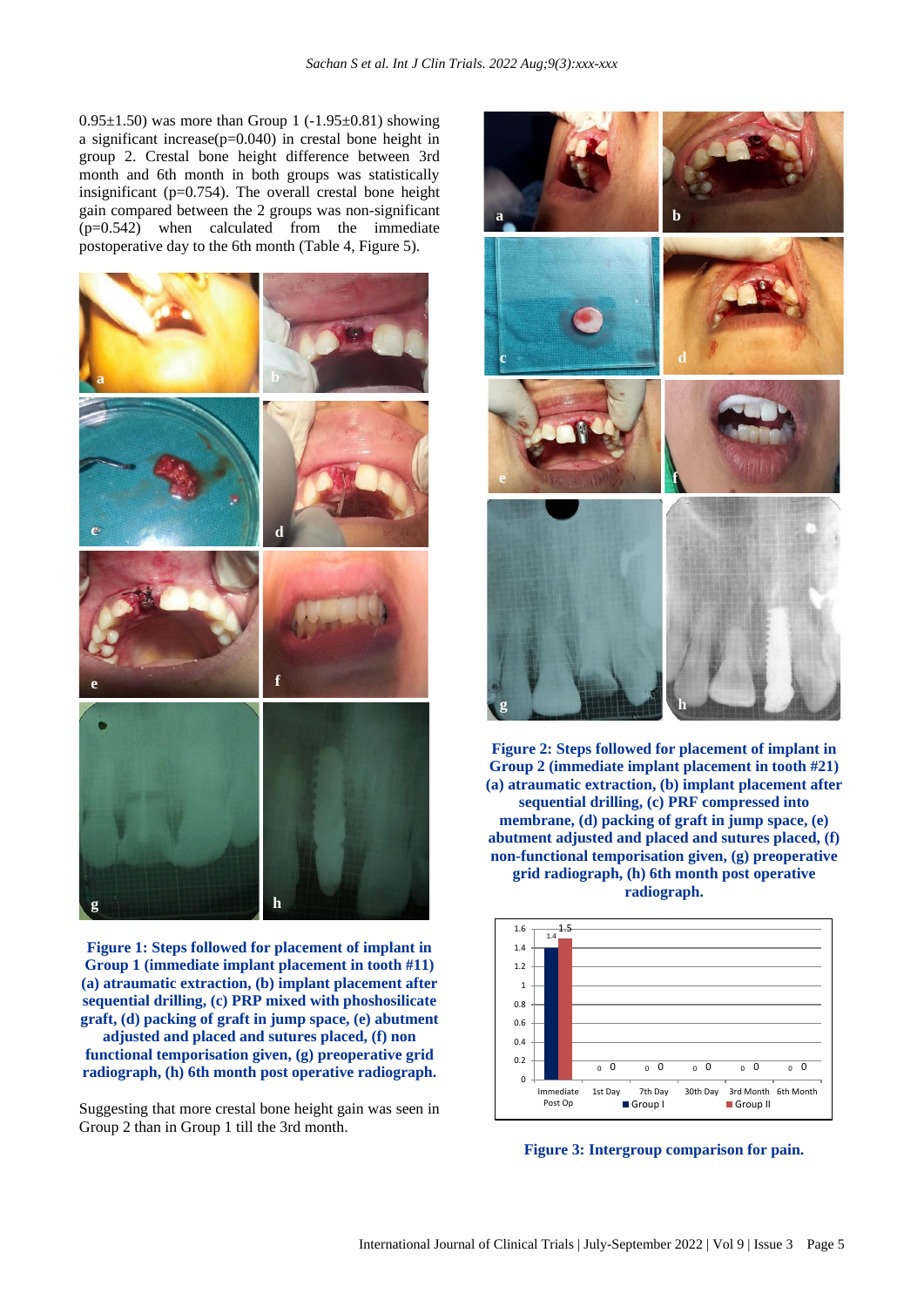

**Figure 4: Intergroup comparison for postoperative infection.**



# **Figure 5: Intergroup comparison for mean boneheight changes.**

The comparison of ISQ in both the groups at immediate post-op and at 6 months and there was no statistical difference between the values recorded on immediate postop p=0.960 and after 6 months (p-0.424) for both the groups. Suggesting PRF and PRP are equally effective (Figure 6).



**Figure 6: Implant stability.**

#### **DISCUSSION**

According to the original Branemark1 protocol required a submerged healing period of 3-6 months to obtain osseointegration. In a retrospective study performed by Schwartz-Arad and Chaushu, immediately placed implants were studied over a period of 5 years, having a success rate of approximately 95%. They concluded that, following specific protocols, immediate placement of implants was a viable option.<sup>14</sup> The advantages of the procedure include fewer surgical sessions, elimination of the waiting period for socket healing, shortened edentulous period, reduced overall cost, as well as preservation of bone height and width. Several studies shown immediate implant and immediate loading as successful treatment several measures have been proposed to improve and accelerate osseous healing by increasing bone-to-implant contact including the application of autologous growth factors.<sup>11,15-18</sup>

Non functional loading means the restoration is at least 1mm out of occlusion.<sup>7</sup> To reduce the unwanted stress on the implant while initial stages of osseointegration, nonfunctional restoration was employed in our study.

According to Jones JR Hench's Bioglass, current modifications of it and its use in vivo studies have shown that bioactive glasses bond with bone more rapidly than other bioceramics, and in vitro studies indicate that their osteogenic properties are due to their dissolution products stimulating osteoprogenitor cells at the genetic level.<sup>19</sup>

The physiological count of platelets circulating in the bloodstream ranges from 150,000 to 400,000 platelets/μl. PRP is a biological product defined as a portion of the plasma fraction of autologous blood with a platelet concentration above the baseline.<sup>20</sup> According to Marx: bone and soft tissue healing enhancement has been shown using PRP with 1,000,000 platelets/μl, it is this concentration of platelets in a 5-ml volume of plasma that is the working definition of PRP today.<sup>21</sup>

PRP induces a local inflammation. The proinflammatory mediators together with the growth factors are released from the granules of the cellular structures (platelets, neutrophils, monocytes, and lymphocytes) in PRP as described. These growth factors include PDGF, VEGF, FGF, EGF, KGF, IGF-1, IGF-2, TGF-β, CTGF, EGF, and IL-8.these growth factors trigger the wound healing cascade, resulting in the cellular migration and proliferation, glycosaminoglycan and collagen deposition, collagen maturation and remodelling of the healing tissue at different stages of wound healing.<sup>2,22</sup> The neutrophils and monocytes contain granules filled with myeloperoxidase, a substance that contributes to the antimicrobial activity of platelet-rich gel at the site of application.<sup>16</sup> Studies reported that local application of PRP increased the amount of newly formed bone around the implant and increased bone density.11,23 In animal experiments, the PRP, which was used to support the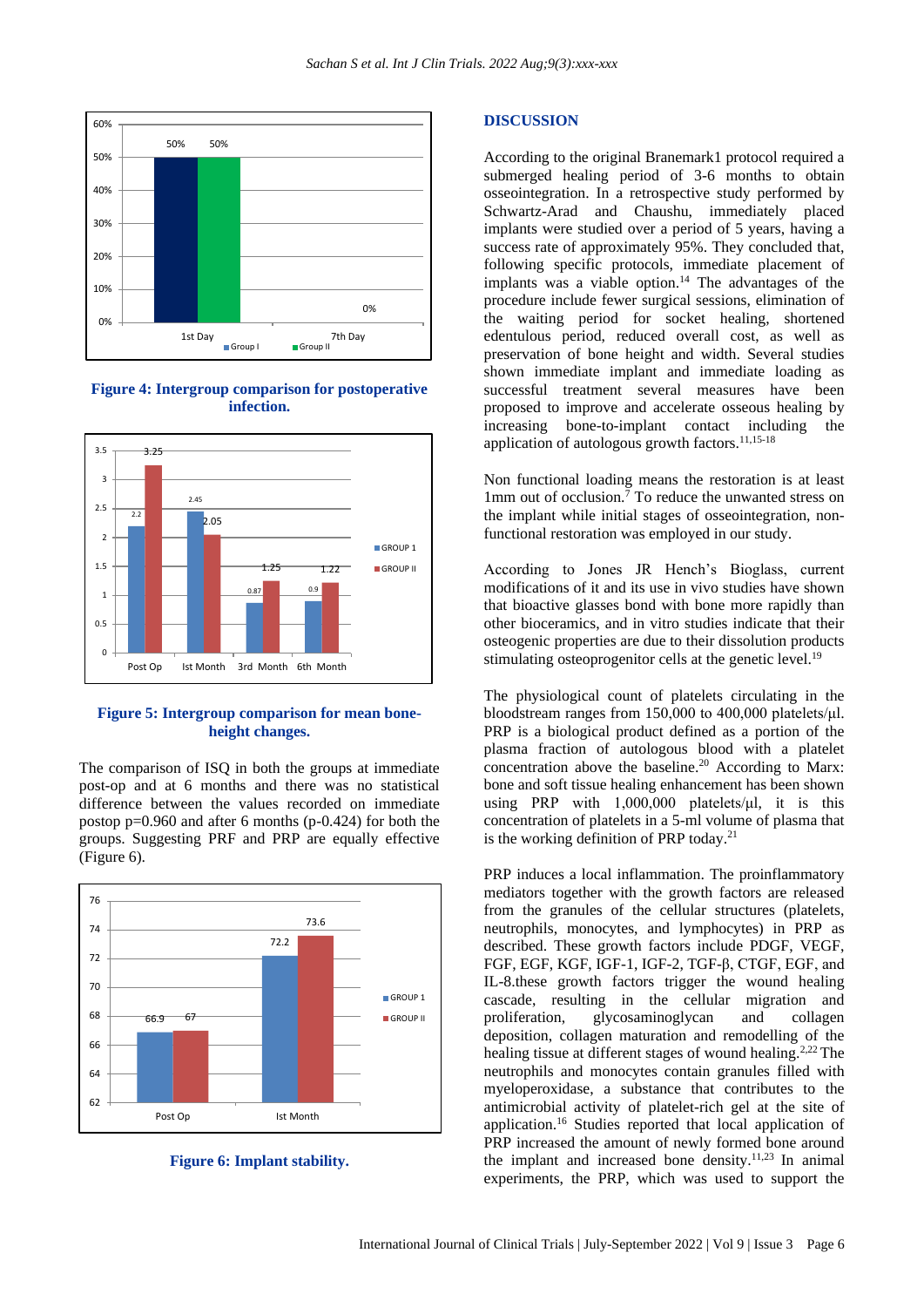osseointegration of endosseous dental implants, resulted in significantly increased bone regeneration.<sup>7</sup>

PRF was first developed in France by Choukroun et al for specific use in oral and maxillofacial surgery. Dohan et al proved a slower release of growth factors from PRF than PRP and observed better healing properties with PRF.<sup>10</sup> it was observed that the cells can migrate from the fibrin scaffold, while Urist demonstrated that PRF may act as a supportive matrix for bone morphogenetic protein as well, the same fact has been proved in our study through a good quality of bone which is formed in the vicinity of implant where PRF had proven to be a scaffold for concentrating growth factors to allow osteogenic activity.24,25

According to Simonpier et al, PRF showed favourable healing due to slow polymerization, more efficient cell migration, and proliferation. PRF has a supportive effect on the immune system. PRF helps in hemostasis. $<sup>11</sup>$ </sup>

In the present study, we have done the immediate placement of the implant in the fresh extraction socket and followed by immediate loading with bioactive glass graft mixed with autologous platelet concentrates to accelerate osseous healing and found a 100% success rate after 6 months follow up.

PRF and PRP both have been studied mainly for bone augmentation and soft tissue healing at other sites. However, a comparison between the potential of PRP and PRF to optimize peri-implant soft and hard tissue healing has not been investigated specifically. Hence, this prospective comparative clinical study was conducted to compare the efficacy of PRP and PRF on peri-implant tissues in the cervical region. Based on the observations of the above-mentioned authors.

In the present study, we found on comparing postoperative pain as reported by patients in either group, on 1st day, 7th day, 1st month, 3rd month, and 6th month. On the first postoperative day, Group 2 reported higher pain values than Group 1. No pain was reported on the 7th postoperative day, 1 month, 3rd month, and 6th month in both the groups. This supports the better role of PRP in the reduction of pain postoperatively than PRF. Similar results were found by Kundu et al.<sup>26</sup>

Both PRP and PRF are equally effective in the reduction of postoperative inflammation. Our results are consistent with the study by Georgakopoulos et al When implant mobility in both the groups was compared at different time intervals postoperatively up to 6 months.<sup>27</sup> None of the implants were mobile in both the groups throughout our study period, representing no difference between Group 1 and Group 2 suggesting an equal effect of PRP and PRF on implant mobility.

We compared mean crestal bone height changes between 2 groups at different intervals of time postoperatively. Changes from immediate postop to 1st month suggested more bone formation in Group 2 than in Group 1 during the 1st month. From 1st month and 3rd month Crestal bone height gain seen in Group 2 was more than Group 1. Crestal bone height difference between 3 rd month and 6th month in both groups was statistically insignificant. The result of our study was consistent with ArRejaie et al. $28$ 

#### *Limitations*

The design of this follow-up study has several limitations, making it difficult to compare the results with different clinical situations as the study involves a small sample size. A longer follow-up period and better investigation methods are required to evaluate the marginal bone loss and peri-implant mucosa.

# **CONCLUSION**

Within the limitations of our study, we can conclude that PRP had shown superior results to PRF when checked for pain on the first post-operative day. But after 7 days both showed good soft tissue healing. The crestal bone height change in the first 3 months of PRF has shown remarkable height gain. As well ease of making PRF presents new possibilities for enhanced healing and functional recovery over PRP. So, we conclude that the PRF can produce better results than PRP during immediate post extractive implantation and immediate loading.

*Funding: No funding sources Conflict of interest: None declared Ethical approval: The study was approved by the Institutional Ethics Committee*

#### **REFERENCES**

- 1. Branemark PI, Zarb G, Albrektsson T. Tissueintegrated prostheses. Osseointegration in clinical dentistry. Chicago, Berlin. Quintessence Publishing Co. 1985;11-76.
- 2. Schropp L, Isidor F. Timing of implant placement relative to tooth extraction, Journal of Oral Rehabilitation. 2008;35(1):33-43.
- 3. Hong JW, Ahn SG. Immediate placement and functional loading of implants on canine with fixed partial denture for a patient having canine protected occlusion: a case report. J Adv Prosthodont.  $2012$ ;(4):52-6.
- 4. Linkow LI and Miller RJ. Immediate Loading of Endosseous Implants Is Not New. J Oral Implantol. 2004;30(5):314-7.
- 5. Atieh MA, Payne AG, Duncun WJ, Desilva RK and Cullinan MP. Immediate placement and immediate restoration/loading of single implants for molar tooth replacement: A systemic review and metaanalysis. Int Journal of Oral and Maxillofacial Implants. 2000;25:401-5.